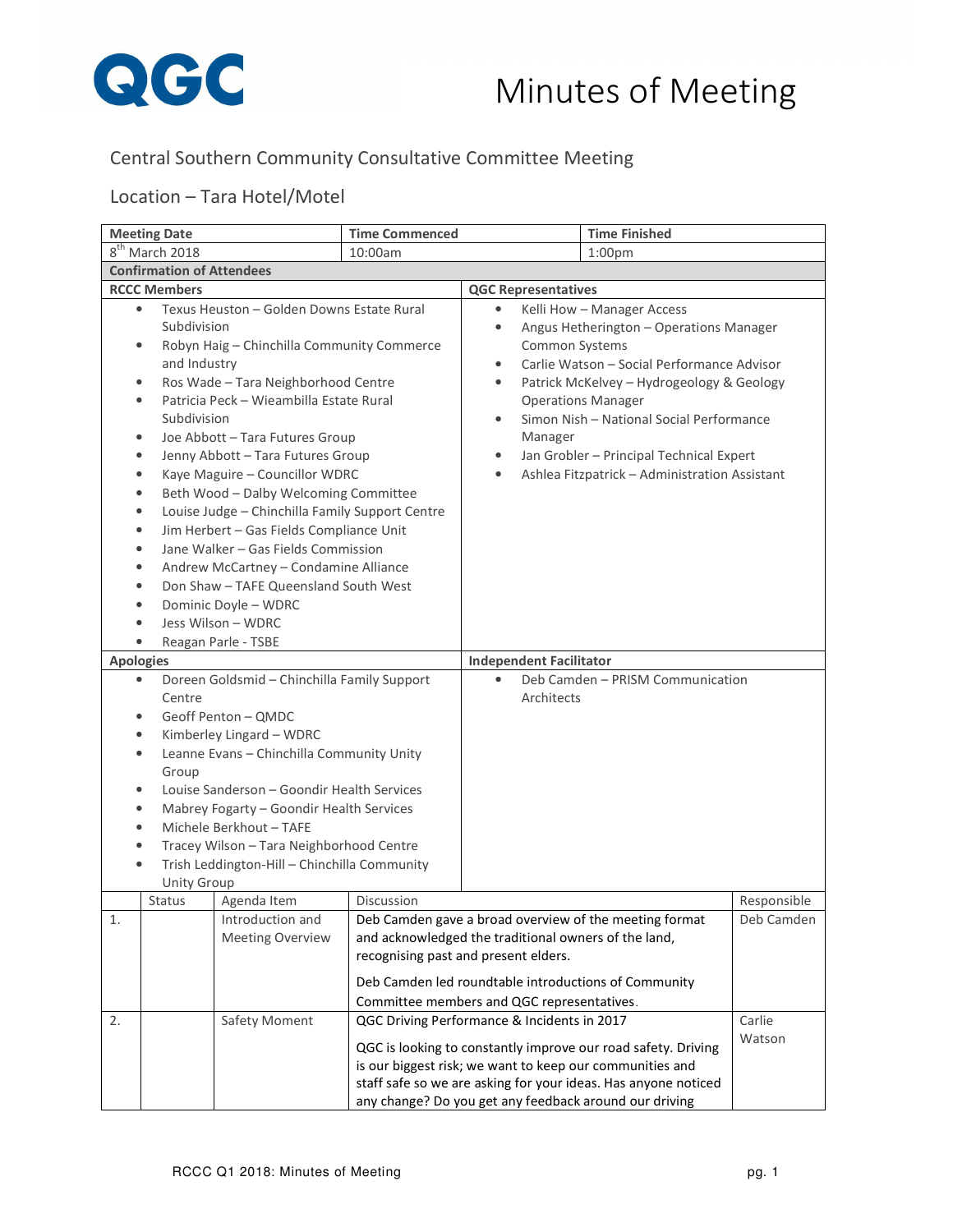|    |               |                               | behavior?                                                                                                                                                                                                                                                                                                                                                  |                           |
|----|---------------|-------------------------------|------------------------------------------------------------------------------------------------------------------------------------------------------------------------------------------------------------------------------------------------------------------------------------------------------------------------------------------------------------|---------------------------|
|    |               |                               | Feedback from RCCC members:                                                                                                                                                                                                                                                                                                                                |                           |
|    |               |                               | Vehicle defects - QGC and Contractor vehicles<br>driving with a single headlight. Especially in the<br>Kogan area.<br>RESPONSE - QGC to ensure vehicle pre checks are<br>being completed.<br>QGC Drivers indicating when other drivers are safe<br>to pass<br>RESPONSE - We will pass on this positive feedback                                            |                           |
|    |               |                               | QUESTION: Do you think the QGC Road Aware Campaign Bin<br>stickers were a good initiative?                                                                                                                                                                                                                                                                 |                           |
|    |               |                               | <b>RESPONSE: All - Yes</b>                                                                                                                                                                                                                                                                                                                                 |                           |
|    | <b>OPEN</b>   | <b>ACTION</b>                 | Carlie to provide feedback from RCCC members to QGC HSSE<br>Driving team.                                                                                                                                                                                                                                                                                  | Carlie<br>Watson          |
| 3. |               | Adoption of<br><b>Minutes</b> | Deb Camden asked the committee to formally consider the<br>minutes of Joint Consultative Committee meeting held in<br>November 2017 and asked for suggested changes.                                                                                                                                                                                       | Deb Camden                |
|    |               |                               | Central/Southern Regional Community Consultative<br>Committee minutes were adopted by all parties.                                                                                                                                                                                                                                                         |                           |
|    | <b>CLOSED</b> | <b>ACTION</b>                 | Carlie Watson to circulate privacy information around line of<br>site and livestock footage to RCCC members.<br>Circulated at RCCC Q1 meeting.                                                                                                                                                                                                             | Carlie<br>Watson          |
|    | CLOSED        | <b>ACTION</b>                 | Katie Taylor to investigate the organisations waiting for<br>outstanding sponsorship and<br>donation<br>payments<br>in.<br>Wandoan.<br>Outstanding Wandoan payments have now been paid.                                                                                                                                                                    | Katie Taylor              |
|    | <b>CLOSED</b> | <b>ACTION</b>                 | Kelli How to follow up with the Environmental team in<br>regards to timeframe on Ooline rejeneration program.<br>47 Ooline plants to be planted across 40 sites. 20 Oolines<br>planted so far with the remaining 27 happening week of the<br>12/03. Plants supplied by retired RCCC member Adam Clark.                                                     | Kelli How                 |
|    | <b>CLOSED</b> | <b>ACTION</b>                 | Access for Fire Brigade to QGC Rural Properties.<br>Pat Peck arranging locks through rural fire brigade and they<br>will be distributed across QGC properties. Locks will be<br>attached by daisy chain (better solution than one key).<br>QUESTION: Did we have any fire emergencies over the<br>summer?<br>RESPONSE: Yes, but not on any QGC properties. | Carlie<br>Watson          |
|    | <b>CLOSED</b> | <b>ACTION</b>                 | Angus Hetherington to investigate Arthur Radio Tower and<br>information on Telecom transponder and provide more<br>information at the Q1 RCCC.<br>QGC did fund the upgrade to the tower which has extended<br>telecoms throughout the northern area.                                                                                                       | Angus<br>Hetheringto<br>n |
|    | <b>CLOSED</b> | <b>ACTION</b>                 | Katie Taylor to speak with Pat Peck and investigate the<br>apprentice she is referring to, to ensure our due diligence has<br>been done and that this person is a local WDRC resident.<br>Further details of QGC pathway participants have been<br>included in meeting slides and discussion was had in relation                                           | Katie Taylor              |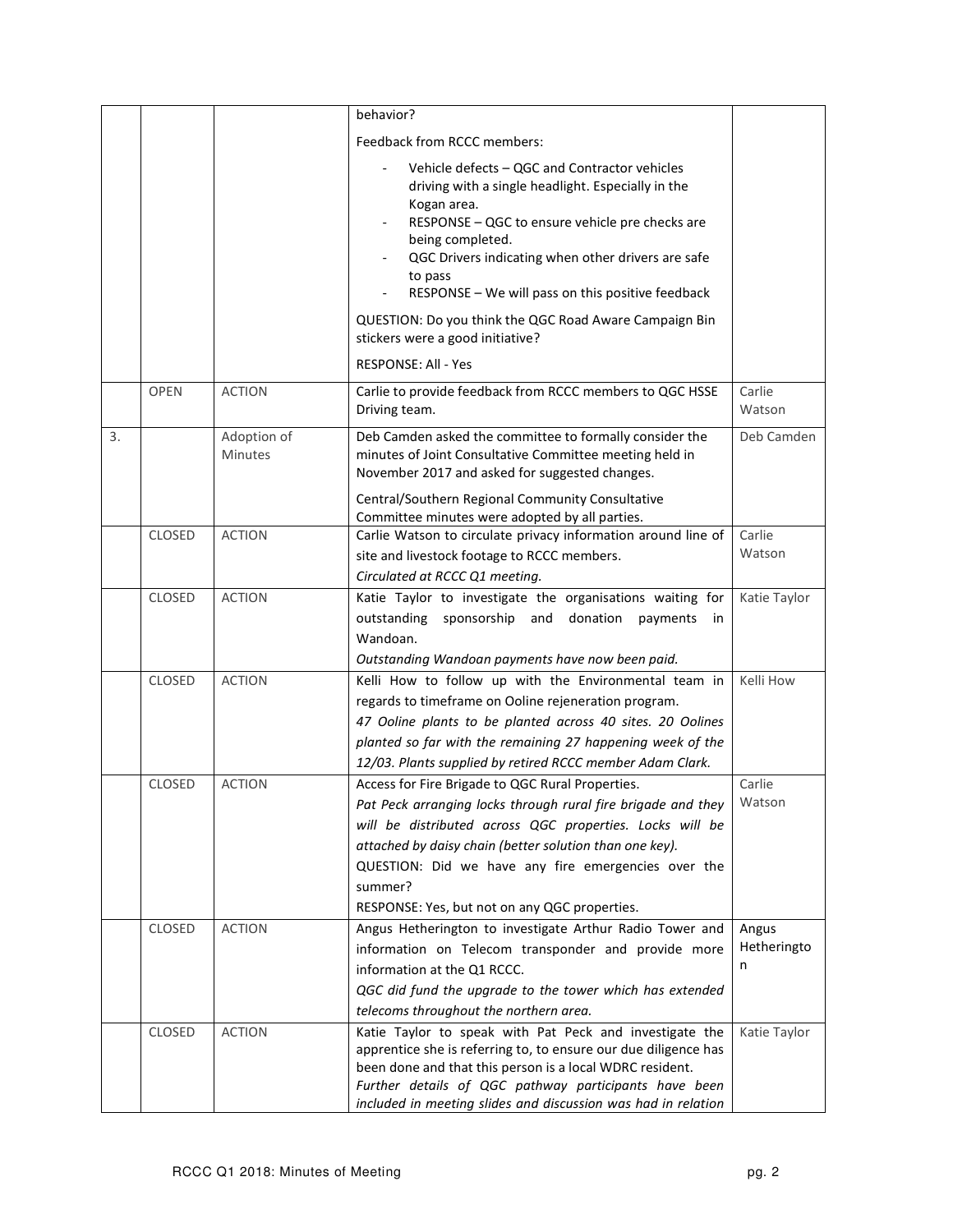|    |                          |                       | to the definition of a local resident. See Community feedback<br>below.                                  |                        |
|----|--------------------------|-----------------------|----------------------------------------------------------------------------------------------------------|------------------------|
|    | CLOSED                   | <b>ACTION</b>         | Carlie Watson to provide a list of the number of QGC                                                     | Carlie                 |
|    |                          |                       | pathway participants from each area at the Q1 RCCC.                                                      | Watson                 |
|    |                          |                       | Details included in the meeting slides for Q1.                                                           |                        |
|    | <b>Operations Update</b> |                       |                                                                                                          |                        |
| 4. |                          | Community<br>Feedback | World Science Festival Chinchilla is the same date as the Tara                                           | <b>RCCC</b><br>Members |
|    |                          |                       | show. Who determines the date?                                                                           |                        |
|    |                          |                       | <b>QGC RESPONSE:</b>                                                                                     |                        |
|    |                          |                       | QLD Museum send tentative dates and QGC ensure<br>$\bullet$                                              |                        |
|    |                          |                       | the potential dates don't clash with any local events.<br>QGC has noted checking with local councils and |                        |
|    |                          |                       | committee members to major local event dates to                                                          |                        |
|    |                          |                       | prevent clashes.                                                                                         |                        |
|    |                          |                       | Going forward, QGC to check with WDRC and<br>$\bullet$                                                   |                        |
|    |                          |                       | committee members before locking in World                                                                |                        |
|    |                          |                       | Science Festival dates.                                                                                  |                        |
|    |                          |                       |                                                                                                          |                        |
|    |                          |                       | What date does the 2018 Community Fund open?                                                             |                        |
|    |                          |                       | <b>QGC RESPONSE:</b>                                                                                     |                        |
|    |                          |                       | Community Fund opens on the 1/07/2018                                                                    |                        |
|    |                          |                       |                                                                                                          |                        |
|    |                          |                       | Non local application received apprenticeship as part of the                                             |                        |
|    |                          |                       | QGC Pathways program.                                                                                    |                        |
|    |                          |                       | Applicant had not lived in Tara for more than 3 years                                                    |                        |
|    |                          |                       | Applicant applied when living in Townsville and only<br>٠                                                |                        |
|    |                          |                       | moved back to the region upon receiving the                                                              |                        |
|    |                          |                       | apprenticeship.                                                                                          |                        |
|    |                          |                       | DISCUSSION: Definition of 'Local'                                                                        |                        |
|    |                          |                       | We also want to draw people back to the community as well                                                |                        |
|    |                          |                       | as employing existing locals.                                                                            |                        |
|    |                          |                       | Why should someone who had a job elsewhere get one of                                                    |                        |
|    |                          |                       | our local jobs?                                                                                          |                        |
|    |                          |                       | We like to welcome people back to our community. This                                                    |                        |
|    |                          |                       | person is going to be contributing to our community. We                                                  |                        |
|    |                          |                       | should be concentrating on people being the right fit. If they                                           |                        |
|    |                          |                       | were not really living here and not contributing than that                                               |                        |
|    |                          |                       | would be another issue. We are trying to encourage                                                       |                        |
|    |                          |                       | economic growth.<br>Maybe for the next round QGC could make the guidelines                               |                        |
|    |                          |                       | clearer and definitive so we don't have similar issues next                                              |                        |
|    |                          |                       | time around?                                                                                             |                        |
|    |                          |                       | Going forward, let's embrace the people we now have and                                                  |                        |
|    |                          |                       | encourage them. Issues have been raised and lessons learnt.                                              |                        |
|    |                          |                       | QGC to take this feedback and consider during the next                                                   |                        |
|    |                          |                       | recruitment round.                                                                                       |                        |
|    |                          |                       |                                                                                                          |                        |
|    |                          |                       |                                                                                                          |                        |
|    |                          |                       | Fields Commission asked for QGC feedback on<br>Gas                                                       |                        |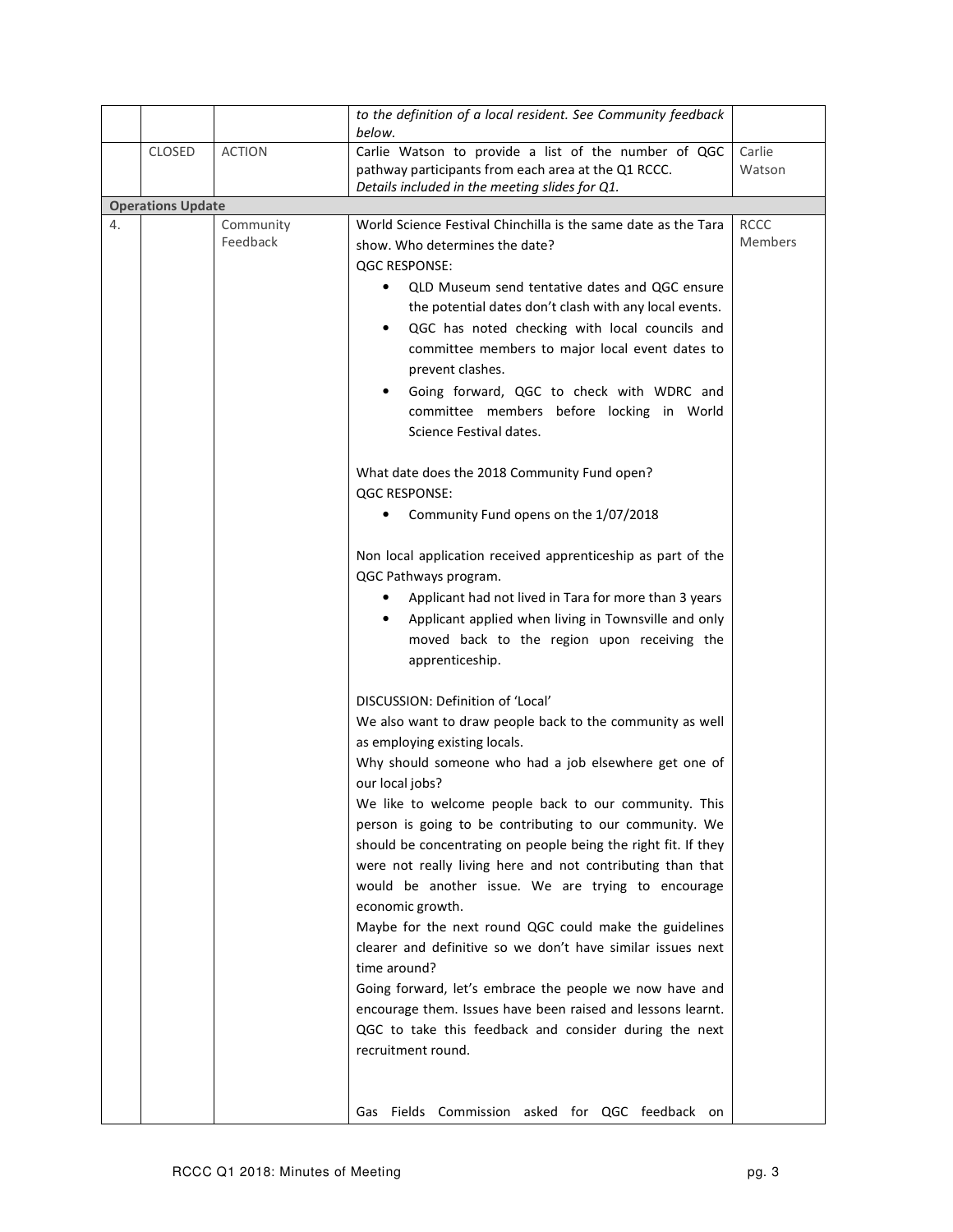|  | Biosecurity manual roll out and lessons learnt at toolbox     |  |
|--|---------------------------------------------------------------|--|
|  | sessions.                                                     |  |
|  | How are QGC working with this manual?<br>٠                    |  |
|  | Are QGC getting this information across to                    |  |
|  | Landholders?                                                  |  |
|  | QGC RESPONSE: Carlie Watson to chase up further               |  |
|  | information, Biosecurity manual and details on toolbox talks. |  |
|  |                                                               |  |
|  | WDRC - Next major event for the WDRC is Anzac Day             |  |
|  |                                                               |  |
|  |                                                               |  |
|  | Dalby Chamber working on upcoming projects/initiatives:       |  |
|  | Benefits to the region due to $2^{nd}$ range crossing. How    |  |
|  | do we promote Dalby and the Western Downs?                    |  |
|  | Delicious and Delightful Festival<br>٠                        |  |
|  | Skilled QLD for work project                                  |  |
|  | Target group 2017 was culturally diverse<br>$\circ$           |  |
|  | background                                                    |  |
|  | 15 from co-hort were from non-English<br>$\circ$              |  |
|  | speaking background. This made people                         |  |
|  | more aware of how hard it can be for non-                     |  |
|  | English speaking residents to find work in                    |  |
|  | the region                                                    |  |
|  | 11/15 people are now employed<br>$\circ$                      |  |
|  | This project makes people aware what a<br>$\circ$             |  |
|  | great contribution everyone<br>the                            |  |
|  | in                                                            |  |
|  | community can make.                                           |  |
|  |                                                               |  |
|  | Positive feedback                                             |  |
|  | Knows<br>of<br>few<br>people<br>attending<br>a<br>the<br>٠    |  |
|  | Wieambilla/Tara drop is sessions this week.                   |  |
|  | RCCC meetings have helped with answering                      |  |
|  | community questions.                                          |  |
|  |                                                               |  |
|  | Working on pilot program in Charleville developing local      |  |
|  | residents to be trained as teachers. If pilot is successful,  |  |
|  | program could be rolled out in Tara, Miles, Chinchilla and St |  |
|  | George.                                                       |  |
|  |                                                               |  |
|  | Science Festival this weekend                                 |  |
|  | QUESTION: There is a reported spike in domestic violence in   |  |
|  | the Gladstone Region. How are we looking in the Western       |  |
|  | Downs?                                                        |  |
|  | RESPONSE: Dalby domestic violence applications are up by      |  |
|  | 30% in the last 12 months.                                    |  |
|  | No solution at this stage<br>٠                                |  |
|  | No support locally to help offenders or victims               |  |
|  |                                                               |  |
|  | Increase in people requiring housing. People are just         |  |
|  | showing up in the region with no money saying                 |  |
|  | "There is gas, there should be jobs", but don't have          |  |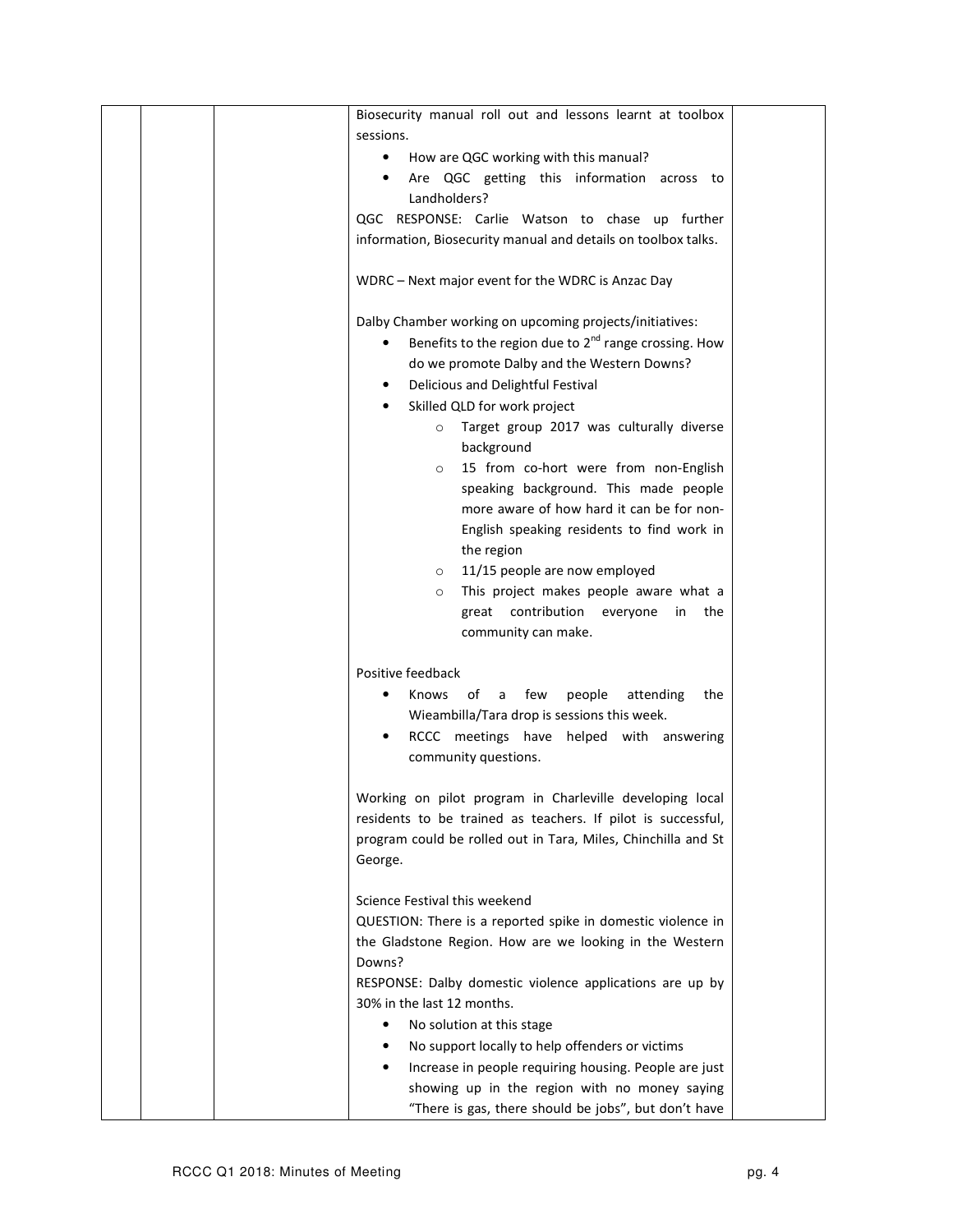|    |             |                        | money for rent etc                                                                                 |              |
|----|-------------|------------------------|----------------------------------------------------------------------------------------------------|--------------|
|    |             |                        | Drugs especially Ice in the community. Easy to                                                     |              |
|    |             |                        | transport and produce and is cheaper than alcohol.                                                 |              |
|    |             |                        |                                                                                                    |              |
|    |             |                        | ALL - Thank you Katie Taylor for preparing today's meeting.                                        |              |
|    | <b>OPEN</b> | <b>ACTION</b>          | QGC to check with WDRC and committee members before                                                | Katie Taylor |
|    |             |                        | locking in World Science Festival dates.                                                           |              |
|    | <b>OPEN</b> | <b>ACTION</b>          | What is local? Katie to present criteria for 2018 QGC                                              | Katie Taylor |
|    |             |                        | Pathways Program at Q2 meeting.                                                                    |              |
|    | <b>OPEN</b> | <b>ACTION</b>          | Carlie Watson to chase up further information/feedback on                                          | Carlie       |
|    |             |                        | Biosecurity roll out, a copy of the Biosecurity manual and                                         | Watson       |
|    |             |                        | details on toolbox talks.                                                                          |              |
| 5. |             | <b>Business Update</b> | Kelli How, Land Access Manager provided a QGC business and                                         | Kelli How    |
|    |             |                        | operations update as per the appended slides. Key points                                           |              |
|    |             |                        | included:                                                                                          |              |
|    |             |                        |                                                                                                    |              |
|    |             |                        | Arrow gas sales agreement -                                                                        |              |
|    |             |                        | Over a 27 year period, QCLNG will buy gas<br>$\circ$                                               |              |
|    |             |                        | from Arrow's Surat Basin acreage and bring                                                         |              |
|    |             |                        | it to market using existing pipelines and                                                          |              |
|    |             |                        | processing infrastructure, wherever                                                                |              |
|    |             |                        | possible.<br>Under the deal, uncontracted gas from                                                 |              |
|    |             |                        | $\circ$<br>Arrow's Surat Basin fields would flow to the                                            |              |
|    |             |                        | QCLNG project that would then sell gas to                                                          |              |
|    |             |                        | local customers and also export it through                                                         |              |
|    |             |                        | its gas plant on Curtis Island.                                                                    |              |
|    |             |                        | Construction Update - QGC 2018 construction                                                        |              |
|    |             |                        | program includes gathering pipelines construction,                                                 |              |
|    |             |                        | and drilling of wells across existing operational                                                  |              |
|    |             |                        | areas.                                                                                             |              |
|    |             |                        | Over 2017-2018 we will drill up to 161 wells<br>$\circ$                                            |              |
|    |             |                        | Wells will supply both domestic and LNG<br>$\circ$<br>markets                                      |              |
|    |             |                        | We are currently considering our 2019<br>$\circ$                                                   |              |
|    |             |                        | development plan which will include infill                                                         |              |
|    |             |                        | development in the North and                                                                       |              |
|    |             |                        | Central/South operational areas.                                                                   |              |
|    |             |                        | New Central Tenement maps - Happy to distribute                                                    |              |
|    |             |                        | copies. Please advise if you would like additional                                                 |              |
|    |             |                        | detail added.                                                                                      |              |
|    |             |                        | <b>Community Benefits</b>                                                                          |              |
|    |             |                        | Feedback from drop in sessions was that<br>$\circ$                                                 |              |
|    |             |                        | QGC did not support the Tara region during                                                         |              |
|    |             |                        | construction in the area.                                                                          |              |
|    |             |                        | QGC looking for other opportunities, please<br>$\circ$<br>let us know if you have any suggestions. |              |
|    |             |                        | COMMENT: The Solar upgrade at the Wieambilla Country                                               |              |
|    |             |                        | Club is very important. The Country Club is the evacuation                                         |              |
|    |             |                        | point for the Wieambilla estates. Without power, there is no                                       |              |
|    |             |                        | water, food or toilet facility during an emergency.                                                |              |
|    |             |                        | <b>Upcoming Community Engagement</b><br>٠                                                          |              |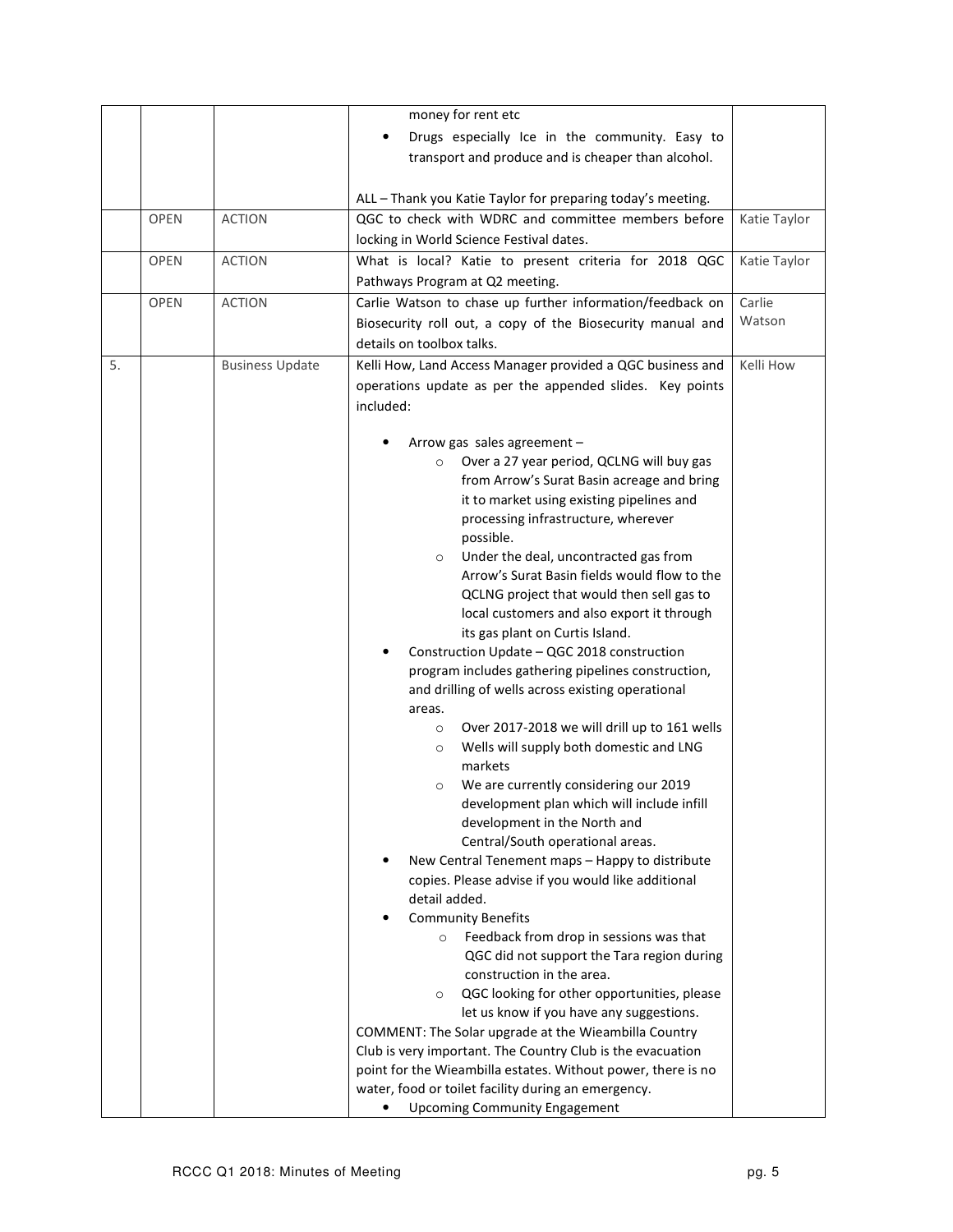|    |                          | Wieambilla/Tara Drop In Sessions<br>$\circ$                                |  |
|----|--------------------------|----------------------------------------------------------------------------|--|
|    |                          | 8/03/2018                                                                  |  |
|    |                          | Invitation has been advertised on<br>$\circ$                               |  |
|    |                          | community billboards in the area as well as                                |  |
|    |                          | a mail out to resident's inviting them to                                  |  |
|    |                          | attend.                                                                    |  |
|    |                          | Solar Energy Project                                                       |  |
|    |                          | Shell continuing to investigate the option<br>$\circ$                      |  |
|    |                          | of a new solar energy project on QGC                                       |  |
|    |                          | existing land in the Wandoan area                                          |  |
|    |                          | QGC delivering an update on the project at<br>$\circ$                      |  |
|    |                          | the Wandoan year ahead dinner                                              |  |
|    |                          | No final investment decision has been<br>$\circ$                           |  |
|    |                          | made                                                                       |  |
| 6. | <b>Operations Update</b> | The Charlie project created 100 new jobs for the<br>$\bullet$              |  |
|    |                          | region.                                                                    |  |
|    |                          | Charlie will soon produce enough gas to supply<br>$\bullet$                |  |
|    |                          | almost half of Queensland's daily demand.                                  |  |
|    |                          | QUESTION: Where are the 100 positions based? Can they live                 |  |
|    |                          | locally?                                                                   |  |
|    |                          | QGC RESPONSE: The majority of positions are based in                       |  |
|    |                          | Woleebee FIFO. A small portion of the positions are full time              |  |
|    |                          | and the remainder are contract positions.                                  |  |
|    |                          | QUESTION: Can local residents apply?                                       |  |
|    |                          | QGC RESPONSE: There is a push to get local people into the                 |  |
|    |                          | positions, however some positions are quite technical and we               |  |
|    |                          | may not have qualified people locally.                                     |  |
|    |                          | QUESTION: Can locals working on the project live at home?                  |  |
|    |                          | Or do they have to stay in camp?                                           |  |
|    |                          | QGC RESPONSE: This is challenging in the north. Some local                 |  |
|    |                          | residents travel in and out from Woleebee where roles allow.               |  |
|    |                          | Woleebee camp to Charlie is quite a distance and safety pre-               |  |
|    |                          | start is run with everyone from Woleebee camp.                             |  |
|    |                          | Pipelines/Wellsite Inspections                                             |  |
|    |                          | We are currently completing pipeline<br>$\circ$                            |  |
|    |                          | inspections from Western Downs through                                     |  |
|    |                          | to Gladstone.                                                              |  |
|    |                          | You may notice an increase in QGC traffic<br>$\circ$                       |  |
|    |                          | on local roads.                                                            |  |
|    |                          | Upgrades to local roads:                                                   |  |
|    |                          | Ryalls Road - Horse Creek Crossing<br>$\circ$                              |  |
|    |                          | Goldens Road - Gravel upgrading 1km<br>$\circ$                             |  |
|    |                          | section                                                                    |  |
|    |                          | Ducklo School Road/Red Gum Road -<br>$\circ$                               |  |
|    |                          | Gravel re-sheeting and sealing works now                                   |  |
|    |                          | completed.                                                                 |  |
|    |                          |                                                                            |  |
| 8. | Ground Water             | All information is available on our website<br>$\bullet$                   |  |
|    | Monitoring               | All information collected by QGC is sent to the QLD<br>٠                   |  |
|    |                          | Government every 6 months as per regulatory                                |  |
|    |                          | requirements.                                                              |  |
|    |                          | Summary:                                                                   |  |
|    |                          | Gubberamunda - Mainly climatic and local<br>$\circ$<br>abstraction effects |  |
|    |                          |                                                                            |  |
|    |                          | Springbok – Some areas of impact due to<br>$\circ$                         |  |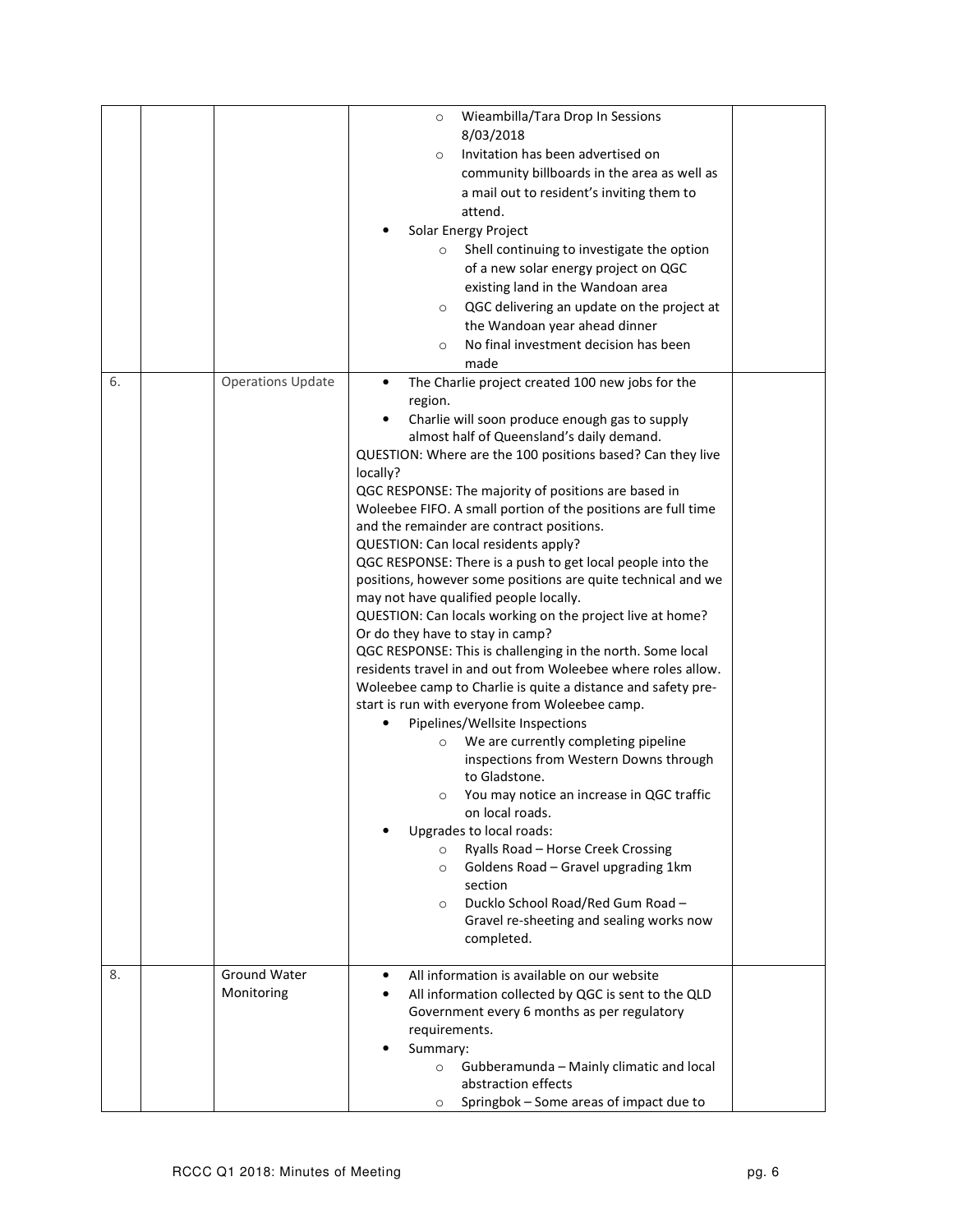|     |             |                                | structural or geological connection with<br>reservoir<br>Walloons - Lower coals preferentially<br>$\circ$<br>depleting, down 100 meters<br>Hutton - preexisting decline, no indication<br>$\circ$<br>yet of CSG derived impact<br>QUESTION: What do QGC perceive impact will be once all<br>QGC wells come online?<br><b>QGC RESPONSE:</b><br>Looking like tracking closely to original<br>$\circ$<br>prediction with no surprises.<br>Kelli How: When we see there is going to be an impact on a<br>landholder bore, we negotiate and 'make good' providing<br>alternative water methods. There has been no increase in<br>'make good' scenarios'.<br>Key messages to share to the community:<br>QGC have a good understanding on what<br>$\circ$<br>is going on with ground water.<br>As expected there are impacts but they<br>$\circ$<br>are manageable. |                     |
|-----|-------------|--------------------------------|--------------------------------------------------------------------------------------------------------------------------------------------------------------------------------------------------------------------------------------------------------------------------------------------------------------------------------------------------------------------------------------------------------------------------------------------------------------------------------------------------------------------------------------------------------------------------------------------------------------------------------------------------------------------------------------------------------------------------------------------------------------------------------------------------------------------------------------------------------------|---------------------|
|     | <b>OPEN</b> | <b>ACTION</b>                  | QGC to provide non-technical Ground Water summary at Q2<br>RCCC.                                                                                                                                                                                                                                                                                                                                                                                                                                                                                                                                                                                                                                                                                                                                                                                             | Patrick<br>McKelvey |
| 9.  |             | <b>Local Content</b><br>Update | Kelli How provided an update on local content as per the<br>appended slides:<br>Local Procurement QGC - Q4 2017 statistics - \$34<br>$\bullet$<br>million spent in the Western Downs and \$204<br>million in the Surat Basin.<br>Local Procurement Contractors - Q4 2017 statistics<br>- \$12 million in Western Downs and \$38 million in<br>Surat Basin.<br>Local Living QGC - 35% upstream workers living<br>locally<br>Local Living Contractors - 26% upstream workers<br>٠<br>living locally<br>The local content agenda is featuring strongly for the<br>business this year; with a drive for QGC and Shell<br>leadership to improve our performance in regards to<br>local spend and local living.                                                                                                                                                    | Kelli How           |
| 10. |             | QGC Pathways                   | apprentices<br>traineeship<br>The<br>and<br>program<br>٠<br>commenced in January.<br>QGC training<br>modules<br>currently<br>are<br>being<br>completed.<br>QGC will be holding a meet and greet of the<br>successful<br>applicants,<br>their<br>family,<br>school<br>representatives, buddies and QGC staff to welcome<br>them on 12 <sup>th</sup> April 2018.<br>COMMENT: During construction phase, businesses in Dalby<br>lost apprentices/trainees to the Gas industry due to the<br>wages that QGC are paying.<br>QGC RESPONSE: We are aware of this issue and this intake of<br>apprentices/trainees were employed through MIGAS and<br>paid National award wages.<br>Next round of recruitment will start mid-year 2018.<br>٠<br>QUESTION: What is the qualification received for a Wellsite<br>Trainee?                                              |                     |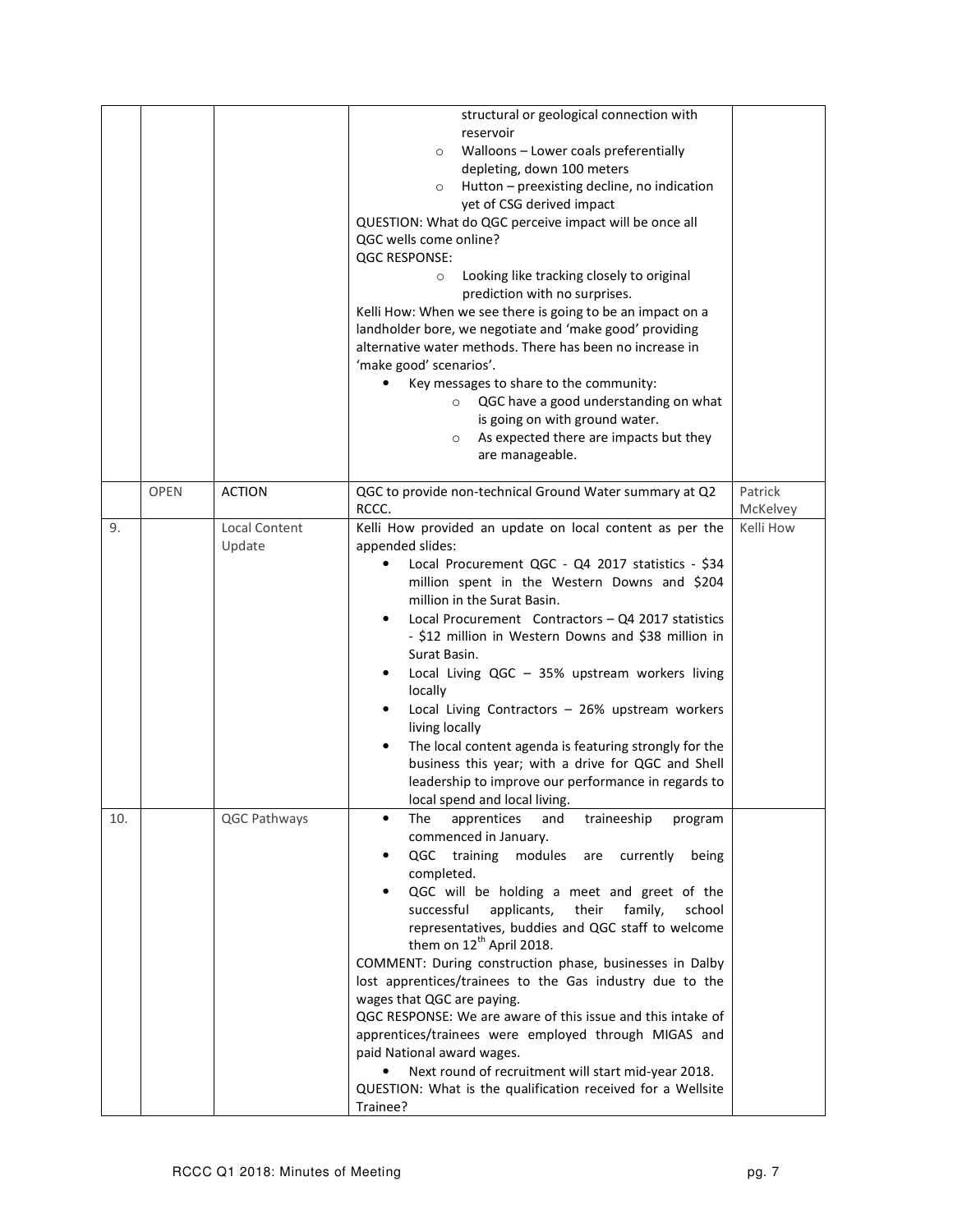|     |                   | QGC RESPONSE: Nationally accredited Process Plant          |            |
|-----|-------------------|------------------------------------------------------------|------------|
|     |                   | qualification. This is a generic qualification relevant to |            |
|     |                   | positions in the mining and gas industry.                  |            |
|     |                   | QGC COMMENT - We are working on shaping our future         |            |
|     |                   | workforce. Apprentices and Trainees selected<br>were       |            |
|     |                   | distributed                                                |            |
|     |                   | by Local residents, Indigenous and<br>non-                 |            |
|     |                   | indigenous and men and women.                              |            |
| 11. | Social Investment | <b>Communities Fund</b><br>$\bullet$                       | Simon Nish |
|     |                   | 70 applications received<br>$\circ$                        |            |
|     |                   | 14 successful projects<br>$\circ$                          |            |
|     |                   | Application forms will be available online<br>$\circ$      |            |
|     |                   | for 2018 from April                                        |            |
|     |                   | Sponsorship and Donations Program                          |            |
|     |                   | QGC apologise for the delays in payments<br>$\circ$        |            |
|     |                   | New sponsorship and donations form to be<br>$\circ$        |            |
|     |                   | uploaded to the website by the end of                      |            |
|     |                   | March.                                                     |            |
|     |                   | Round 1 2018 closed 28/02 with 9<br>$\circ$                |            |
|     |                   | successful applicants.                                     |            |
|     |                   | Please<br>address<br>note<br>email<br>new<br>$\circ$       |            |
|     |                   | qgccommunity@shell.com                                     |            |
|     |                   | World Science Festival/ Future Makers                      |            |
|     |                   | Working with QLD Museum on what Future<br>$\circ$          |            |
|     |                   | Makers looks like going into 2018 and                      |            |
|     |                   | beyond.                                                    |            |
|     |                   | TSBE - Emerging Exporters Program                          |            |
|     |                   | Has been extended for 3 years and will<br>$\circ$          |            |
|     |                   | provide a strong pathway for local                         |            |
|     |                   | producers to become export ready and                       |            |
|     |                   | open new international markets                             |            |
|     |                   | Expression of interested process open<br>$\circ$           |            |
|     |                   | week 19/03. Carlie to send out information                 |            |
|     |                   | to committee members.                                      |            |
|     |                   | TSBE - Business Navigators Program                         |            |
|     |                   | Will be based in the Western Downs and<br>$\circ$          |            |
|     |                   | provide a mobile service to local businesses               |            |
|     |                   | that connects start-up's and spring-ups                    |            |
|     |                   | with resources and support.                                |            |
|     |                   | Roles for navigators currently being<br>$\circ$            |            |
|     |                   | recruited and will be based in Chinchilla.                 |            |
|     |                   | Information<br>sessions<br>application<br>on<br>$\circ$    |            |
|     |                   | process for new cohort will be held 19/3 in                |            |
|     |                   | Miles, Dalby and Chinchilla                                |            |
|     |                   | Keen to hear from individuals with an<br>$\circ$           |            |
|     |                   | idea/business plan.                                        |            |
|     |                   | Small Businesses who are establishing are<br>O             |            |
|     |                   | also able to use this Navigator service.                   |            |
|     |                   | Competition to be run yearly similar to<br>$\circ$         |            |
|     |                   | 'Shark Tank' TV show concept - Pitch your                  |            |
|     |                   | business idea to a panel and the winner                    |            |
|     |                   | takes home \$10,000 to go towards their                    |            |
|     |                   | business idea.                                             |            |
|     |                   | Businesses/ideas<br>not related to Gas                     |            |
|     |                   | $\circ$                                                    |            |
|     |                   | Industry.                                                  |            |
|     |                   | Navigator Program Goals - more jobs, more<br>$\circ$       |            |
|     |                   | businesses<br>and<br>growth<br>of<br>existing              |            |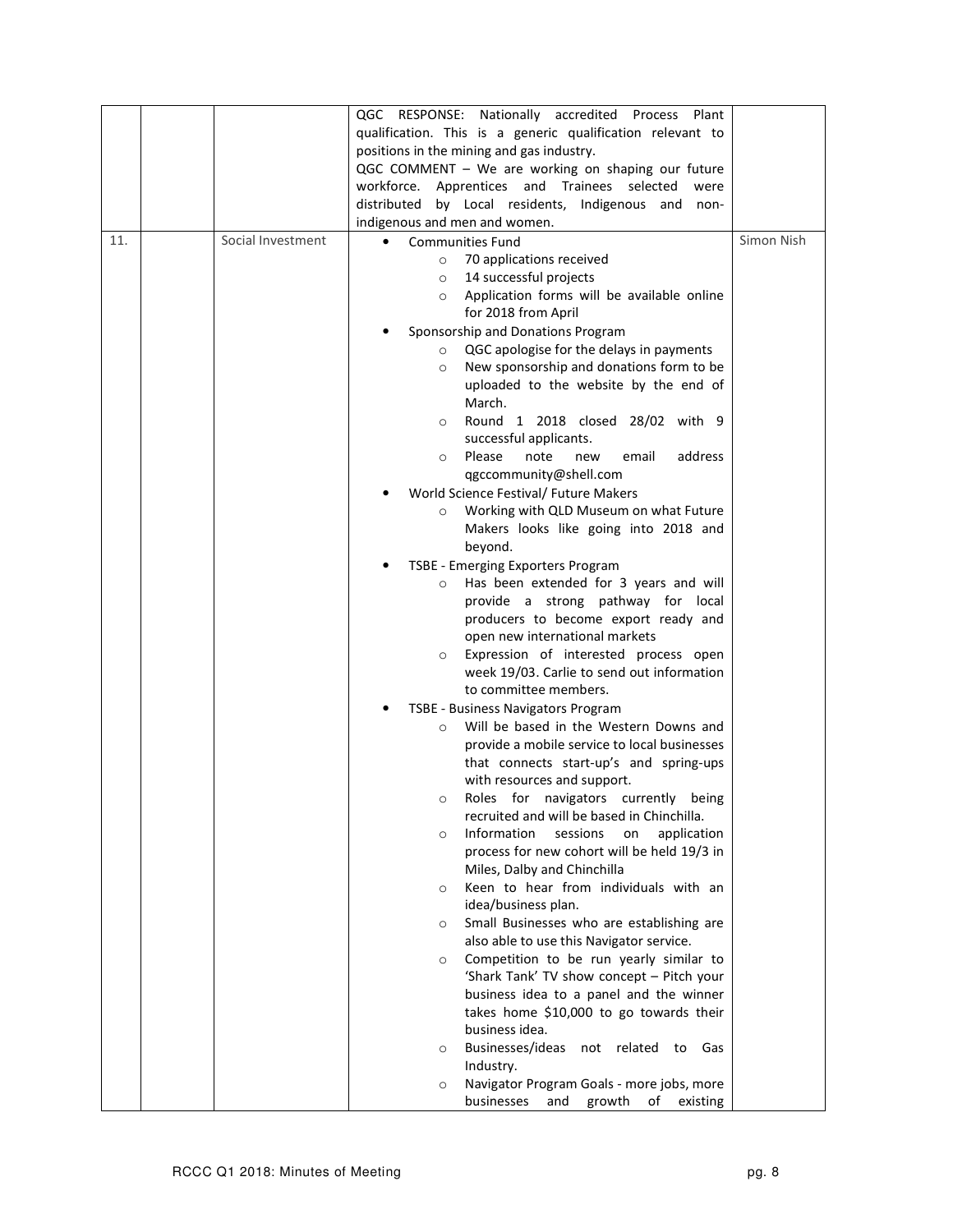|     |             |                     | businesses in the region.                                                                             |              |
|-----|-------------|---------------------|-------------------------------------------------------------------------------------------------------|--------------|
|     |             |                     | QUESTION: Can ideas be business processes rather than a                                               |              |
|     |             |                     | product?                                                                                              |              |
|     |             |                     | TSBE RESPONSE: Business coach/navigator would refer to                                                |              |
|     |             |                     | other sectors if assistance in business processes is required.                                        |              |
|     |             |                     | This is not a business restructuring service, but rather a                                            |              |
|     |             |                     | service to help businesses grow by new ideas and                                                      |              |
|     |             |                     | diversification.                                                                                      |              |
|     |             |                     | Health-e-Regions<br>$\bullet$                                                                         |              |
|     |             |                     | The program will continue for another 3                                                               |              |
|     |             |                     | $\circ$                                                                                               |              |
|     |             |                     | years.                                                                                                |              |
|     |             |                     | Students can continue to receive allied<br>$\circ$                                                    |              |
|     |             |                     | health support to improve health and                                                                  |              |
|     |             |                     | education outcomes                                                                                    |              |
|     |             |                     | Visits to schools involved in the program<br>$\circ$                                                  |              |
|     |             |                     | commenced week 19/02.                                                                                 |              |
|     |             |                     | We have a greater focus on getting<br>$\circ$                                                         |              |
|     |             |                     | information out to communities about                                                                  |              |
|     |             |                     | these programs this year                                                                              |              |
|     |             |                     | When health issues i.e. speech problems                                                               |              |
|     |             |                     | are addresses - children are better                                                                   |              |
|     |             |                     | behaved at school                                                                                     |              |
|     |             |                     | COMMENT: Committee member commented that Tara                                                         |              |
|     |             |                     | schools needed Speech and OT in schools.                                                              |              |
|     |             |                     | QGC RESPONSE: Both Tara schools are now included in the                                               |              |
|     |             |                     | program                                                                                               |              |
|     | <b>OPEN</b> | <b>ACTION</b>       | Carlie to send out information on Emerging Exporters to                                               | Carlie       |
|     |             |                     | Committee members                                                                                     | Watson       |
|     | <b>OPEN</b> | <b>ACTION</b>       | Katie to ensure new Sponsorship and Donations form is                                                 | Katie Taylor |
|     |             |                     | uploaded onto the website by end of March.                                                            |              |
| 12. |             | Community           | Questions: Of the 246 questions received in Q4 2017                                                   | Kelli How    |
|     |             | Feedback            | the main topics included:                                                                             |              |
|     |             |                     | $\circ$                                                                                               |              |
|     |             |                     | Procurement (82)                                                                                      |              |
|     |             |                     | Land $(11)$<br>$\circ$                                                                                |              |
|     |             |                     | Social Investment (16)<br>$\circ$                                                                     |              |
|     |             |                     | Other (112)<br>$\circ$                                                                                |              |
|     |             |                     | Employment (24)<br>$\circ$                                                                            |              |
|     |             |                     | Complaints: There were 14 complaints or negative                                                      |              |
|     |             |                     | comments during Q4 2017. Topics included:                                                             |              |
|     |             |                     | 2 x Noise<br>$\circ$                                                                                  |              |
|     |             |                     | 1 x Environment<br>$\circ$                                                                            |              |
|     |             |                     | 2 x Traffic<br>$\circ$                                                                                |              |
|     |             |                     | 2 x Social<br>$\circ$                                                                                 |              |
|     |             |                     | 7 x Land Access<br>$\circ$                                                                            |              |
|     |             |                     | We will continue to share the general feedback                                                        |              |
|     |             |                     | trends and complaints we get in the business to                                                       |              |
|     |             |                     | increase transparency and provide accountability for                                                  |              |
|     |             |                     | us to improve over time                                                                               |              |
| 13. |             | <b>RPAS Tour</b>    | Are you interested in seeing a Remotely Pilot Aerial System in                                        | Simon Nish   |
|     |             |                     | Flight?                                                                                               |              |
|     |             |                     | Names of interested committee members were noted and                                                  |              |
|     |             |                     | dates TBA.                                                                                            |              |
|     | <b>OPEN</b> | <b>ACTION</b>       | RPAS Tour - Carlie to send out dates for tour                                                         | Carlie       |
|     |             |                     |                                                                                                       | Watson       |
| 14. |             | <b>Email Blasts</b> | RCCC members encouraged to sign up and distribute<br>$\bullet$<br>sign up details to local community. |              |